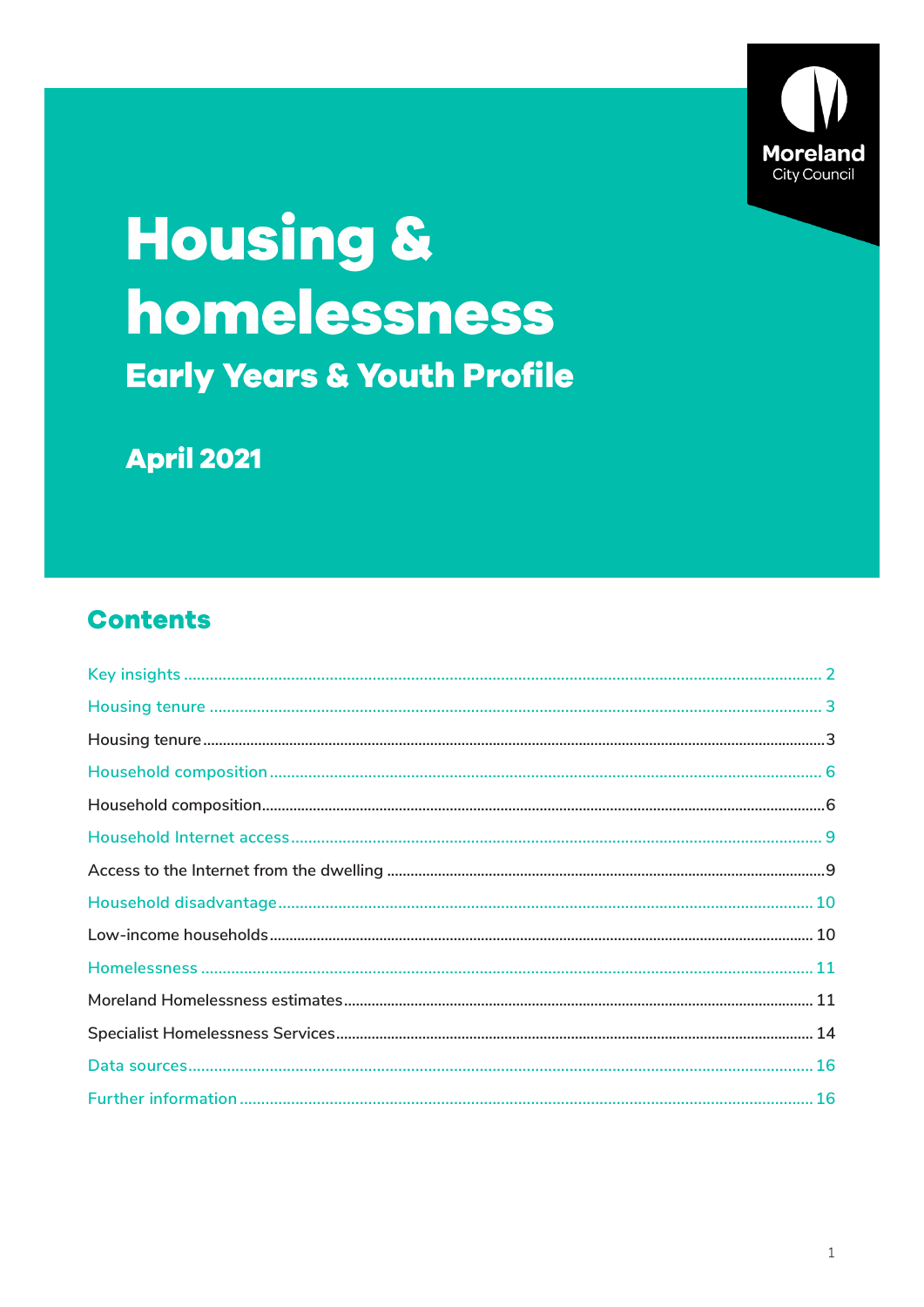# <span id="page-1-0"></span>**Key insights**

Moreland performs at or above the regional average for the following Housing and Homelessness areas:

- Young people living in rented households: 37% of young people aged 0-24 in Moreland lived in rented households in 2016. This is much higher than the Greater Melbourne average of 30%. This disparity is especially high among young people aged 18-24, where over half (51%) of young people aged 18-24 in Moreland lived in rented households in 2016, but only 26% of the same age group live in rented households in Greater Melbourne.
- Young people living in group households: A substantially higher percentage of young people aged 0-24 in Moreland live group households (10%) than in Greater Melbourne (5%). In particular, one third of young people aged 18-24 live in group housing, which is much higher than other age groups.
- Internet connection from the dwelling: Overall, 97% of young people aged 0-24 in Moreland had access to the Internet from their dwelling in 2016. This is consistent with the Greater Melbourne average of 96.6%. Approximately 1,300 young people in Moreland did not have access to the Internet from their dwelling in 2016
- Young people living in low-income households: In Moreland, one in five young people aged 0-24 lived in low-income households in 2016. This is consistent with the Greater Melbourne average, and translates to approximately 9,400 people.

Moreland performs below the regional average for the following Housing and Homelessness areas:

- Young people living in households owned with a mortgage 38.5% of young people aged 0-24 in Moreland lived in a home that is owned with a mortgage in 2016, which is much lower than the Greater Melbourne average of 48%.
- Young people living in "couple family and children" households: Nearly two thirds (64%) of young people aged 0-24 live in a "couple family and children" household, which is below the Greater Melbourne average (68%).
- Young people experiencing homelessness: The estimated percentage of young people aged 0- 24 experiencing homelessness in Moreland (1.7%) is slightly higher than the Greater Melbourne average (1.3%). This disparity is larger among the 18-24 years age group, with 3.1% in Moreland and 2.0% in Greater Melbourne. ABS homelessness estimates indicate that 65% of young people experiencing homelessness are male and 35% are female. Note: this data source only reports "male" and "female" categories.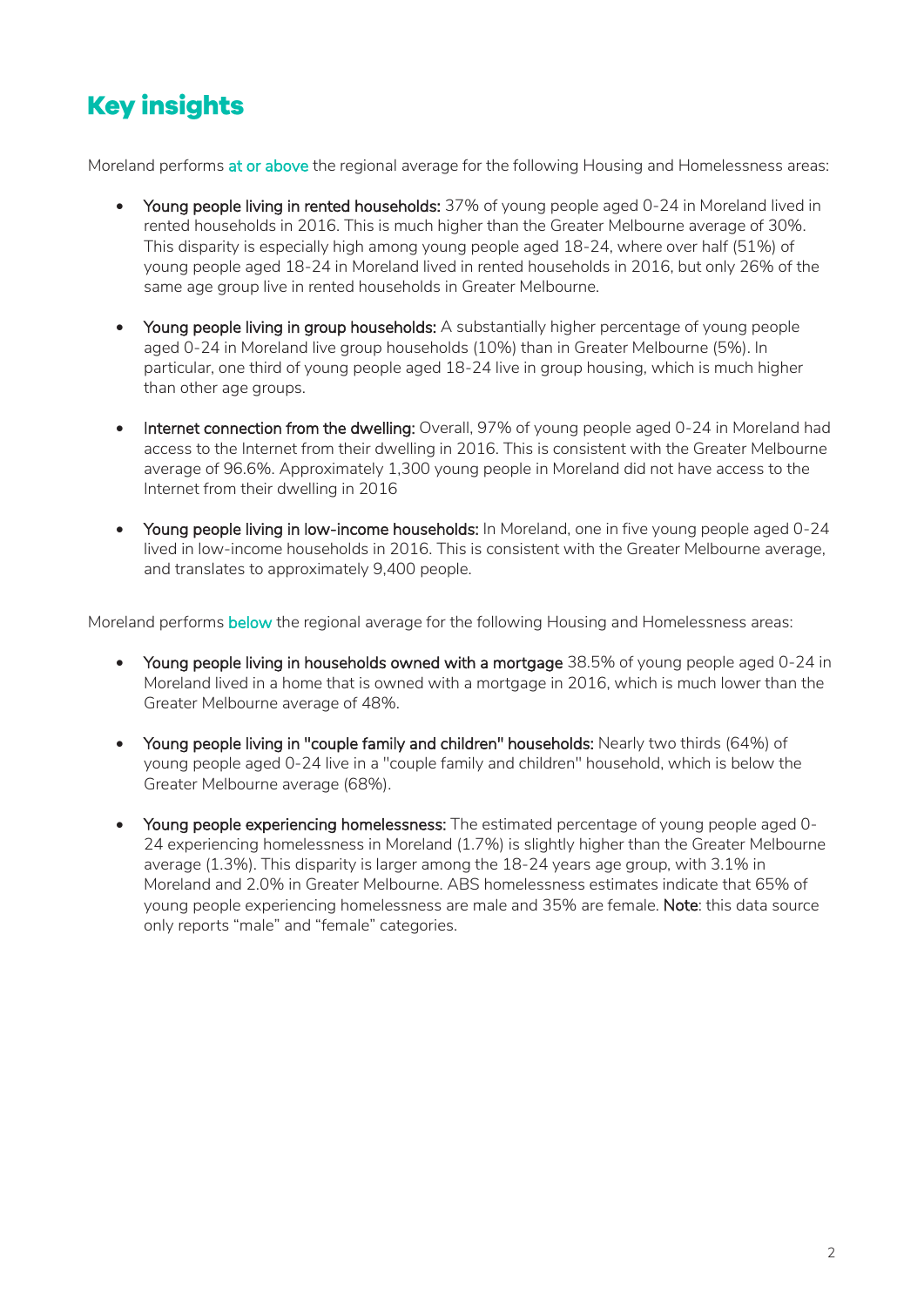### <span id="page-2-0"></span>**Housing tenure**

<span id="page-2-1"></span>Secure housing tenure gives people a sense of autonomy, certainty and control that leads to lower levels of stress and increases residential stability $^1$ . For children and young people, secure housing tenure is associated with attending fewer schools and having better educational performance and rates of school  $\,$  completion and impacts parental mental health and family stability $^1$ . Home ownership specifically is tied to better school performance in maths and reading, lower early school leaver rates, higher levels of school completion, better health outcomes, and fewer behavioural problems $^1$ .

### **Housing tenure**

-

In Moreland, over half (53.5%) of young people aged 0-24 in Moreland lived in a home that is owned outright or with a mortgage in 2016. This is much lower than the Greater Melbourne average of 61.2.%. Conversely, 37% of young people aged 0-24 in Moreland lived in rented households in 2016, which is much higher than the Greater Melbourne average of 30%.

Note: This data indicates the tenure of the households where young people live but does not indicate whether they themselves own or rent the household or whether the dwelling is owned or rented by parents or guardians.

| <b>Tenure Type</b>    | <b>Moreland</b> |         | <b>Greater Melbourne</b> |
|-----------------------|-----------------|---------|--------------------------|
|                       | <b>Number</b>   | Percent | Percent                  |
| Owned outright        | 7,707           | 16.7%   | 14.7%                    |
| Owned with a mortgage | 17,814          | 38.5%   | 47.5%                    |
| Rented                | 17,035          | 36.8%   | 29.5%                    |
| Other tenure type     | 583             | 1.2%    | 1.1%                     |
| Not stated            | 2,976           | 6.4%    | 5.6%                     |
| Not applicable        | 142             | 0.3%    | 1.7%                     |
| <b>Total</b>          | 46,257          | 100%    | 100%                     |

Table. Housing Tenure Type of those between 0-24 in Moreland 2016

Source: Australian Bureau of Statistics Population Census 2016





<sup>1</sup> Taylor, M & Edwards, B 2012, 'Housing and children's wellbeing and development: Evidence from a national longitudinal study', *Australian Institute of Family Studies: Family Matters*, no. 91.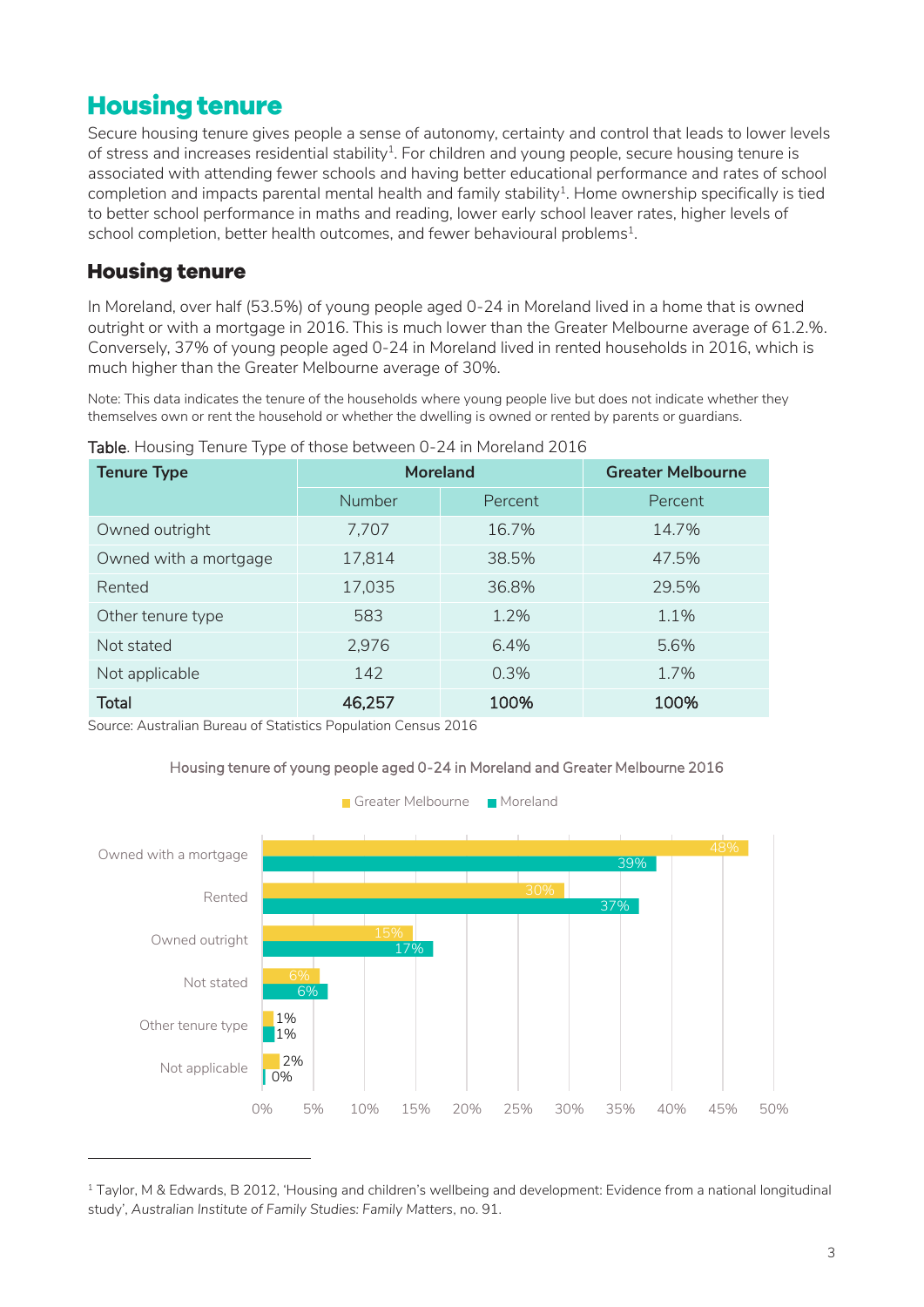### **Housing Tenure (0-4 years age group)**

Just under half (48%) of children aged 0-4 years in Moreland lived in homes owned with a mortgage in 2016. This is slightly lower than Greater Melbourne average of 54%. A higher proportion of children aged 0-4 years lived in rented households in Moreland (36%) 2016 than the Greater Melbourne average (31%).

|               | <b>Table</b> . Housing Tenure Type of those between 0-4 in |
|---------------|------------------------------------------------------------|
| Moreland 2016 |                                                            |

| <b>Tenure Type</b>       | Moreland |         | Greater<br><b>Melbourne</b> |  |
|--------------------------|----------|---------|-----------------------------|--|
|                          | Number   | Percent | Percent                     |  |
| Owned outright           | 921      | $9.1\%$ | 7.7%                        |  |
| Owned with a<br>mortgage | 4,872    | 47.9%   | 54.0%                       |  |
| Rented                   | 3,636    | 35.8%   | 31.3%                       |  |
| Other tenure type        | 132      | 1.2%    | $1.1\%$                     |  |
| Not stated               | 595      | 5.9%    | 5.3%                        |  |
| Not applicable           | 13       | 0.1%    | 0.6%                        |  |
| Total                    | 10,168   | 100%    | 100%                        |  |





Source: Australian Bureau of Statistics Population Census 2016

### **Housing Tenure (5-11 years age group)**

Just under half (49%) of children aged 5-11 years in Moreland lived in homes owned with a mortgage in 2016. This is lower than the Greater Melbourne average of 56%. A slightly higher proportion of children aged 5-11 years lived in rented households in Moreland (28%) than the Greater Melbourne average (26%).

Table. Housing Tenure Type of those between 5-11 in Moreland 2016

| <b>Tenure Type</b>       | <b>Moreland</b> |         | Greater<br><b>Melbourne</b> |
|--------------------------|-----------------|---------|-----------------------------|
|                          | Number          | Percent | Percent                     |
| Owned outright           | 1,814           | 15.4%   | 12.0%                       |
| Owned with a<br>mortgage | 5,787           | 49.2%   | 55.8%                       |
| Rented                   | 3,322           | 28.3%   | 26%                         |
| Other tenure type        | 149             | 1.3%    | 1.0%                        |
| Not stated               | 665             | 5.7%    | 5.0%                        |
| Not applicable           | 16              | $0.1\%$ | 0.3%                        |
| Total                    | 11.761          | 100%    | 100%                        |





Source: Australian Bureau of Statistics Population Census 2016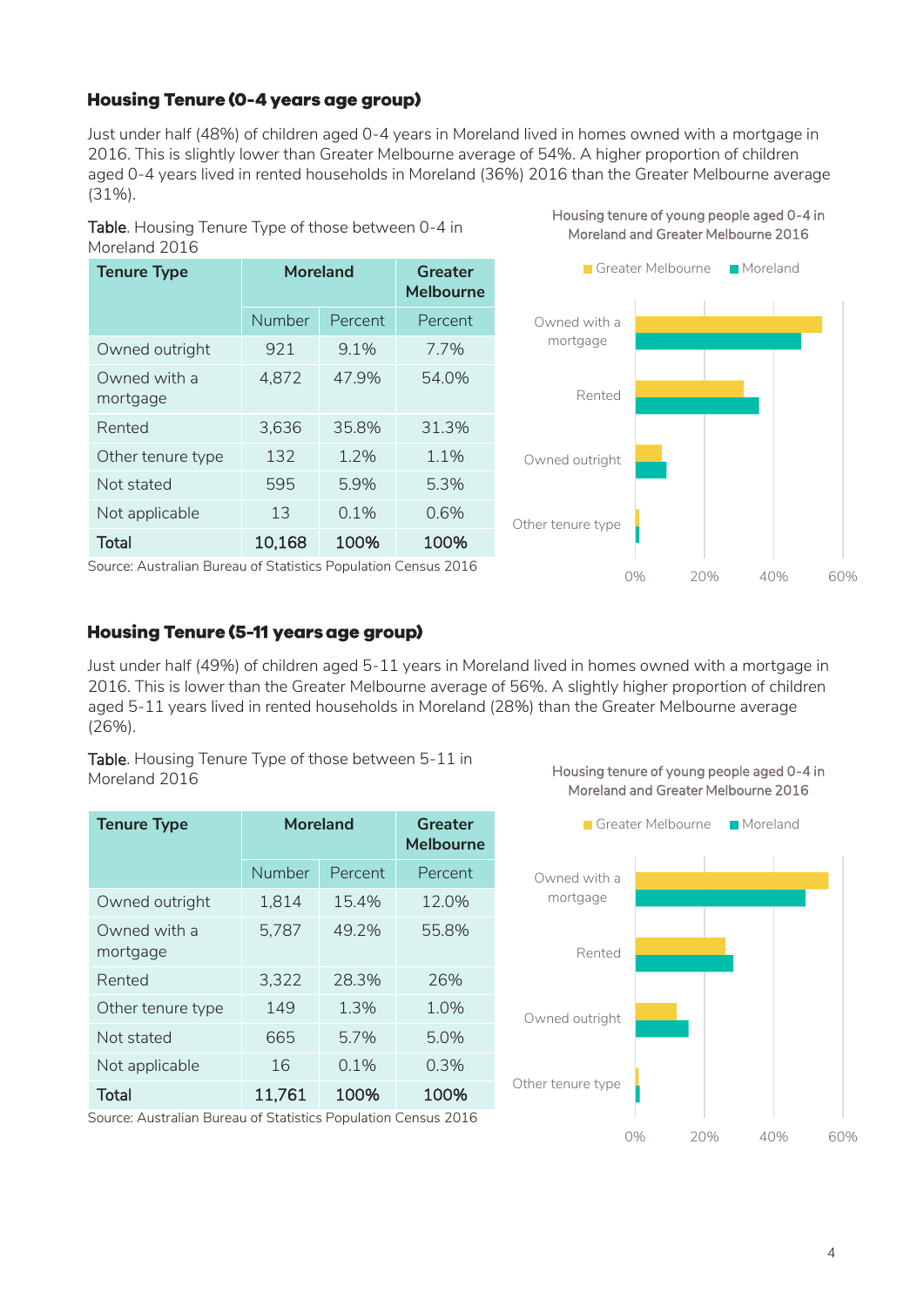### **Housing Tenure (12-17 years age group)**

46% of young people aged 12-17 lived in households owned with a mortgage in Moreland in 2016. This Is lower than the Greater Melbourne average of 52%. Unlike other age groups, the next most common tenure type among young people aged 12-17 is households owned outright (25%) in Moreland, which is much higher than the Greater Melbourne average of 19%.

Table. Housing Tenure Type of those between 12-17 in Moreland 2016

| <b>Tenure Type</b>       | <b>Moreland</b> |         | Greater<br><b>Melbourne</b> |  |
|--------------------------|-----------------|---------|-----------------------------|--|
|                          | Number          | Percent | Percent                     |  |
| Owned outright           | 2,028           | 25.1%   | 18.6%                       |  |
| Owned with a<br>mortgage | 3,671           | 45.5%   | 52.3%                       |  |
| Rented                   | 1,801           | 22.3%   | 22.3%                       |  |
| Other tenure type        | 111             | 1.4%    | 1.2%                        |  |
| Not stated               | 461             | 5.7%    | 5.0%                        |  |
| Not applicable           | 5               | 0.1%    | 0.9%                        |  |
| Total                    | 8,079           | 100%    | 100%                        |  |





Source: Australian Bureau of Statistics Population Census 2016

#### **Housing Tenure (18-24 years age group)**

Over half (51%) of young people aged 18-24 In Moreland lived in rented households in 2016. This is significantly higher than the Greater Melbourne average of 36%. 21% of young people aged 18-24 lived in homes owned with mortgage, which is much lower than the Greater Melbourne average of 33%.

Table. Housing Tenure Type of those between 18-24 in Moreland 2016

| <b>Tenure Type</b>                                             | <b>Moreland</b> |         | Greater<br><b>Melbourne</b> |  |
|----------------------------------------------------------------|-----------------|---------|-----------------------------|--|
|                                                                | Number          | Percent | Percent                     |  |
| Owned outright                                                 | 2,939           | 18.1%   | 18.7%                       |  |
| Owned with a<br>mortgage                                       | 3,483           | 21.4%   | 33.3%                       |  |
| Rented                                                         | 8,274           | 50.9%   | 36.1%                       |  |
| Other tenure type                                              | 191             | 1.2%    | 1.2%                        |  |
| Not stated                                                     | 1,257           | 7.7%    | 6.7%                        |  |
| Not applicable                                                 | 99              | 0.6%    | 4.0%                        |  |
| <b>Total</b>                                                   | 16,245          | 100%    | 100%                        |  |
| Source: Australian Bureau of Statistics Population Census 2016 |                 |         |                             |  |



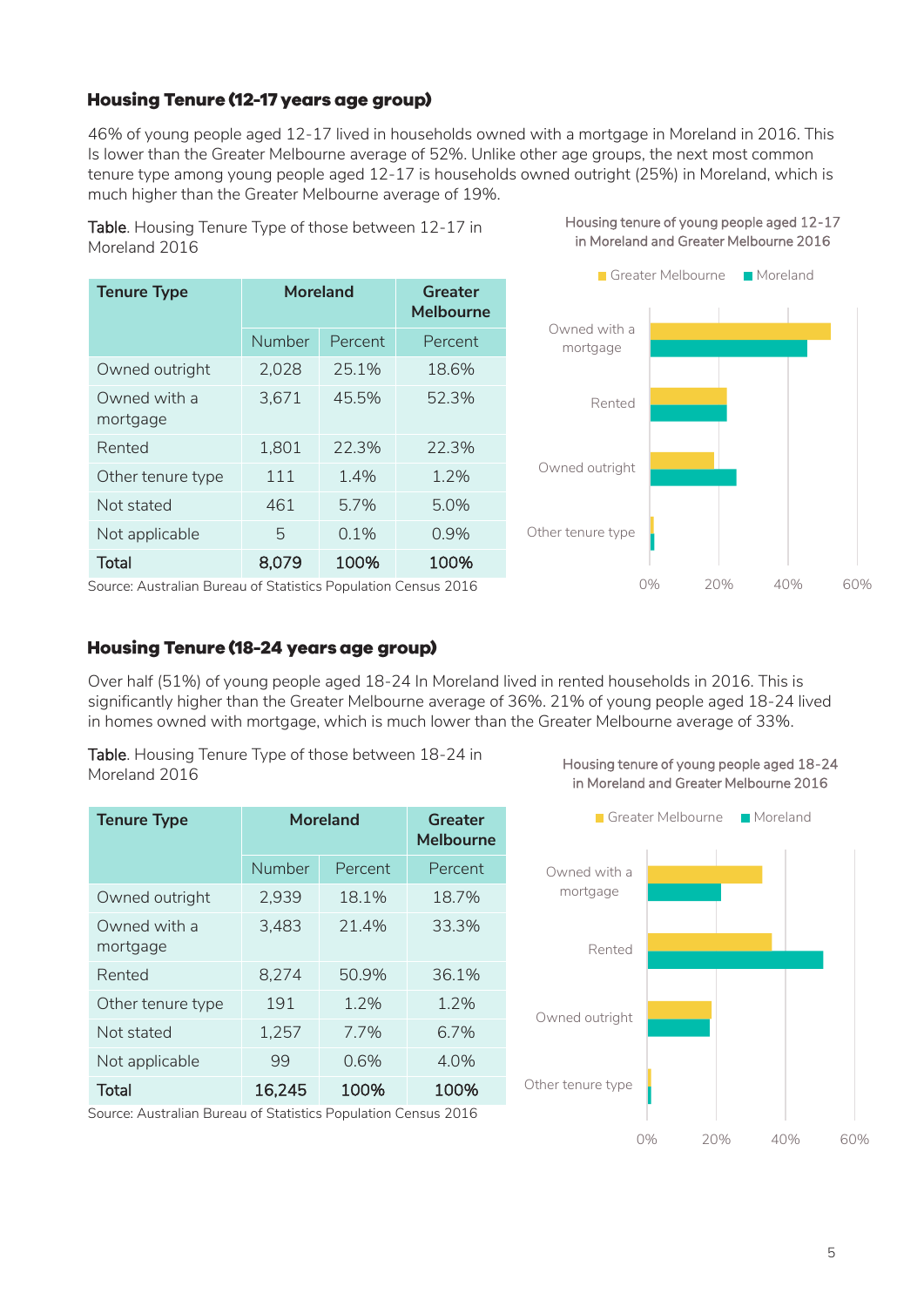## <span id="page-5-0"></span>**Household composition**

### <span id="page-5-1"></span>**Household composition**

Nearly two thirds (64%) of young people aged 0-24 live in a "couple family and children" household, which is below the Greater Melbourne average (68%). A further 13% live in single parent family households. A substantially higher percentage of young people aged 0-24 in Moreland live group households (10%) than in Greater Melbourne (5%).

Table: Household composition for young people aged 0-24 in Moreland and Greater Melbourne, 2016

| <b>Household composition</b> | <b>Moreland</b> |         | <b>Greater Melbourne</b> |
|------------------------------|-----------------|---------|--------------------------|
|                              | <b>Number</b>   | Percent | Percent                  |
| Couple family with children  | 29,527          | 63.8%   | 67.7%                    |
| One parent family            | 5,788           | 12.5%   | 14.8%                    |
| Couple family no children    | 2,271           | 4.9%    | 3.5%                     |
| Other family                 | 854             | 1.9%    | 1.4%                     |
| Lone person                  | 854             | 1.9%    | 1.9%                     |
| Group household              | 4,573           | 9.9%    | 4.6%                     |
| Other                        | 2,375           | 5.1%    | 6.0%                     |
| <b>Total</b>                 | 46,242          | 100%    | 100%                     |

Source: Australian Bureau of Statistics Population Census 2016

Note: *Small cells were used in order to produce data at the 'age group level'. ABS states that 'No reliance should be placed on small cells.' This is for confidentiality purposes.* 

#### Household composition of young people gaed 0-24 in Moreland and Greater Melbourne 2016

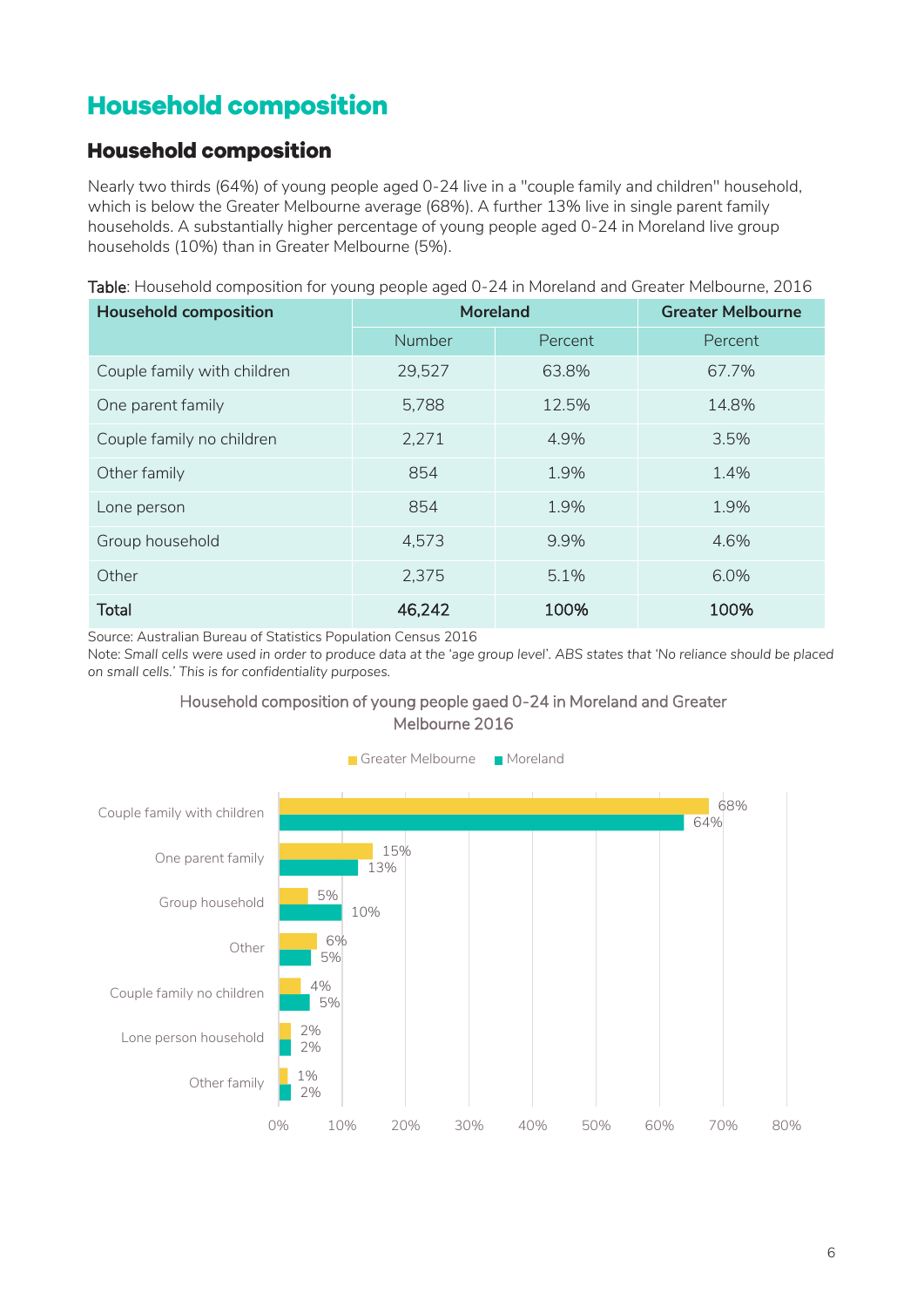### Household composition (0-4 years age group)

Nearly 9 out of 10 (87%) children aged 0-4 lived in "couple family with children" households in Moreland in 2016, which is slightly lower than the Greater Melbourne average (84%). Conversely, only 7% of children aged 0-4 lived in one parent family households, compared with 13% for the same age group in Greater Melbourne.

| <b>Household</b><br>composition                                | <b>Moreland</b> |         | Greater<br><b>Melbourne</b> | Household composition of children<br>aged 0-4 in Moreland and Greater |
|----------------------------------------------------------------|-----------------|---------|-----------------------------|-----------------------------------------------------------------------|
|                                                                | Number          | Percent | Percent                     | Melbourne 2016                                                        |
| Couple family with<br>children                                 | 8,851           | 87.1%   | 84.2%                       | Greater Melbourne<br>Moreland                                         |
| One parent family                                              | 692             | 6.8%    | 12.7%                       | Couple family with<br>children                                        |
| Couple no children                                             | 72              | 0.6%    | 1.0%                        |                                                                       |
| Other family                                                   | $\overline{4}$  | 0.1%    | 0.1%                        | One parent family                                                     |
| Lone person                                                    | 24              | 0.2%    | 0.4%                        |                                                                       |
| Group household                                                | 5               | 0.1%    | 0.1%                        |                                                                       |
| Other                                                          | 514             | 5.1%    | 5.0%                        | Other                                                                 |
| Total                                                          | 10,162          | 100%    | 100%                        |                                                                       |
| Source: Australian Bureau of Statistics Population Census 2016 |                 |         |                             | 0.0%<br>100.0%<br>50.0%                                               |

Table. Household composition of children aged 0-4 in Moreland and Greater Melbourne 2016

Source: Australian Bureau of Statistics Population Census 2016

#### Household composition (5-11 years age group)

81% of children aged 5-11 lived in "couple family with children" households In Moreland in 2016, which is consistent with the Greater Melbourne average (80%).

| <b>Household</b><br>composition | <b>Moreland</b> |         | Greater<br><b>Melbourne</b> | Household composition of children aged<br>5-11 in Moreland and Greater |  |
|---------------------------------|-----------------|---------|-----------------------------|------------------------------------------------------------------------|--|
|                                 | <b>Number</b>   | Percent | Percent                     | Melbourne 2016                                                         |  |
| Couple family with<br>children  | 9,526           | 81.0%   | 79.7%                       | Greater Melbourne<br>Moreland                                          |  |
| One parent family               | 1,518           | 12.9%   | 14.7%                       | Couple family with<br>children                                         |  |
| Couple no children              | 71              | 0.6%    | 0.7%                        |                                                                        |  |
| Other family                    | 5               | 0.1%    | 0.1%                        |                                                                        |  |
| Lone person                     | 61              | 0.5%    | 0.4%                        | One parent family                                                      |  |
| Group household                 | $\overline{9}$  | 0.1%    | 0.1%                        |                                                                        |  |
| Other                           | 576             | 4.9%    | 4.3%                        | Other                                                                  |  |
| <b>Total</b>                    | 11,766          | 100%    | 100%                        |                                                                        |  |

Table. Household composition of those between 5-11 in Moreland 2016

Source: Australian Bureau of Statistics Population Census 2016

0% 50% 100%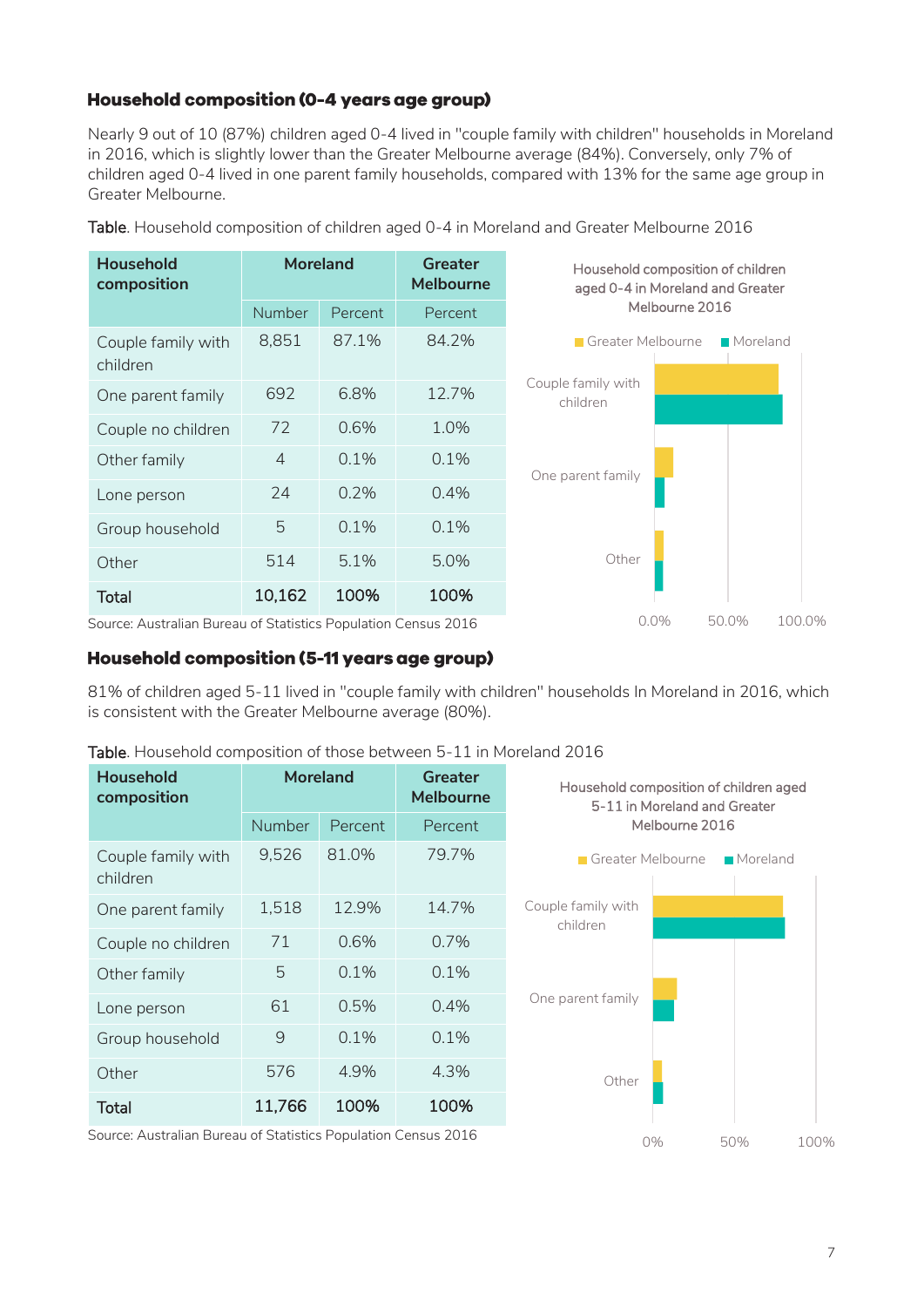### Household composition (12-17 years age group)

72% of young people aged 12-17 lived in "couple family with children" households in Moreland in 2016, which is consistent with the Greater Melbourne average (73%). Unlike earlier age groups, a higher proportion of young people in this age group lived in one parent family households (21%), which is likewise consistent with the Greater Melbourne average (20%).

| <b>Household</b><br>composition                                | <b>Moreland</b><br><b>Number</b><br>Percent |       | Greater<br><b>Melbourne</b> | Household composition of children aged<br>12-17 in Moreland and Greater |  |
|----------------------------------------------------------------|---------------------------------------------|-------|-----------------------------|-------------------------------------------------------------------------|--|
|                                                                |                                             |       | Percent                     | Melbourne 2016                                                          |  |
| Couple family with<br>children                                 | 5,841                                       | 72.3% | 72.9%                       | Greater Melbourne<br>Moreland                                           |  |
| One parent family                                              | 1,657                                       | 20.5% | 20.1%                       | Couple family with                                                      |  |
| Couple no children                                             | 86                                          | 1.1%  | 0.9%                        | children                                                                |  |
| Other family                                                   | 23                                          | 0.3%  | 0.5%                        |                                                                         |  |
| Lone person                                                    | 63                                          | 0.8%  | 0.6%                        | One parent family                                                       |  |
| Group household                                                | 38                                          | 0.5%  | 0.4%                        |                                                                         |  |
| Other                                                          | 368                                         | 4.6%  | 4.6%                        | Other                                                                   |  |
| Total                                                          | 8,076                                       | 100%  | 100%                        |                                                                         |  |
| Course: Australian Pursou of Ctatistics Depulation Capeus 2016 |                                             |       |                             | 0%<br>50%<br>100%                                                       |  |

Table. Household composition of those between 12-17 in Moreland 2016

Source: Australian Bureau of Statistics Population Census 2016

### Household composition (18-24 years age group)

One third (33%) of young people aged 18-24 lived in "couple family with children households" in Moreland in 2016, which is much lower than the Greater Melbourne average (44%). 28% of this same age group lived in group households, which is approximately double the Greater Melbourne average (14%).

Table. Household composition of those between 18-24 in Moreland 2016

| <b>Household</b><br>composition | <b>Moreland</b> |         | Greater<br><b>Melbourne</b> |  |
|---------------------------------|-----------------|---------|-----------------------------|--|
|                                 | Number          | Percent | Percent                     |  |
| Couple family with<br>children  | 5,312           | 32.7%   | 44.1%                       |  |
| One parent family               | 1,918           | 11.8%   | 14.9%                       |  |
| Couple no children              | 2,050           | 12.6%   | $9.2\%$                     |  |
| Other family                    | 822             | 5.1%    | 4.0%                        |  |
| Lone person                     | 707             | 4.4%    | 4.8%                        |  |
| Group household                 | 4,529           | 27.9%   | 14.2%                       |  |
| Other                           | 914             | 5.6%    | 9.0%                        |  |
| Total                           | 16,252          | 100%    | 100%                        |  |



Lone person household

Other family

Other

0% 10% 20% 30% 40% 50%

Source: Australian Bureau of Statistics Population Census 2016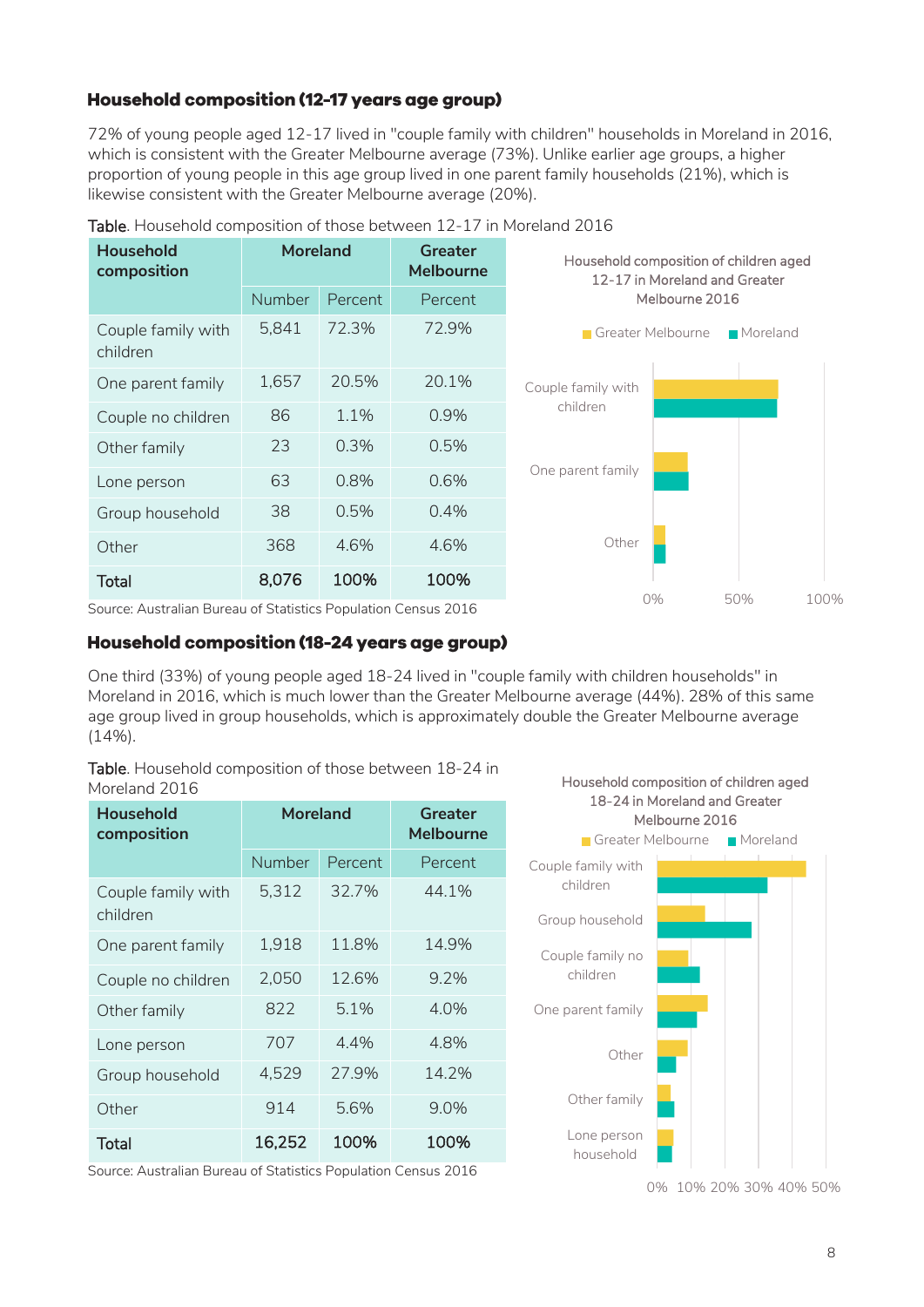### <span id="page-8-0"></span>**Household Internet access**

### <span id="page-8-1"></span>Access to the Internet from the dwelling

Overall, 97% of young people aged 0-24 in Moreland had access to the Internet from their dwelling in 2016. Approximately 1,300 young people in Moreland did not have access to the Internet from their dwelling in 2016. This is consistent with the Greater Melbourne average of 96.6%. A much higher percentage of young people aged 0-24 (97%) have access to the Internet from their dwelling than the overall population of Moreland (84%).

| <b>Table</b> . Diversing interface by age group in morelations and core fexeraling inoclotated and inocrippineable). |       |                                                           |        |                                                                                                                           |       |  |  |
|----------------------------------------------------------------------------------------------------------------------|-------|-----------------------------------------------------------|--------|---------------------------------------------------------------------------------------------------------------------------|-------|--|--|
| Age group                                                                                                            |       | <b>Moreland</b><br>No access to Internet from<br>dwelling |        | <b>Greater Melbourne</b><br><b>Moreland</b><br>Access to Internet from<br>Access to Internet from<br>dwelling<br>dwelling |       |  |  |
|                                                                                                                      | #     | $\%$                                                      | #      | $\%$                                                                                                                      | $\%$  |  |  |
| $0-4$ years                                                                                                          | 328   | 3.4%                                                      | 9,229  | 96.6%                                                                                                                     | 96.0% |  |  |
| $5-11$ years                                                                                                         | 339   | 3.1%                                                      | 10,719 | 96.9%                                                                                                                     | 96.7% |  |  |
| $12-17$ years                                                                                                        | 177   | 2.3%                                                      | 7,433  | 97.7%                                                                                                                     | 97.5% |  |  |
| $18-24$ years                                                                                                        | 443   | 3.0%                                                      | 14,449 | 97.0%                                                                                                                     | 96.2% |  |  |
| <b>Total</b>                                                                                                         | 1,287 | 3.0%                                                      | 41,830 | 97.0%                                                                                                                     | 96.6% |  |  |

Table. Dwelling Internet by age group in Moreland in 2016 (excluding Not Stated and Not Applicable).

Source: Australian Bureau of Statistics Population Census 2016

<span id="page-8-2"></span>

### Access to the Internet from the dwelling by age group in Moreland and Greater Melbourne in 2016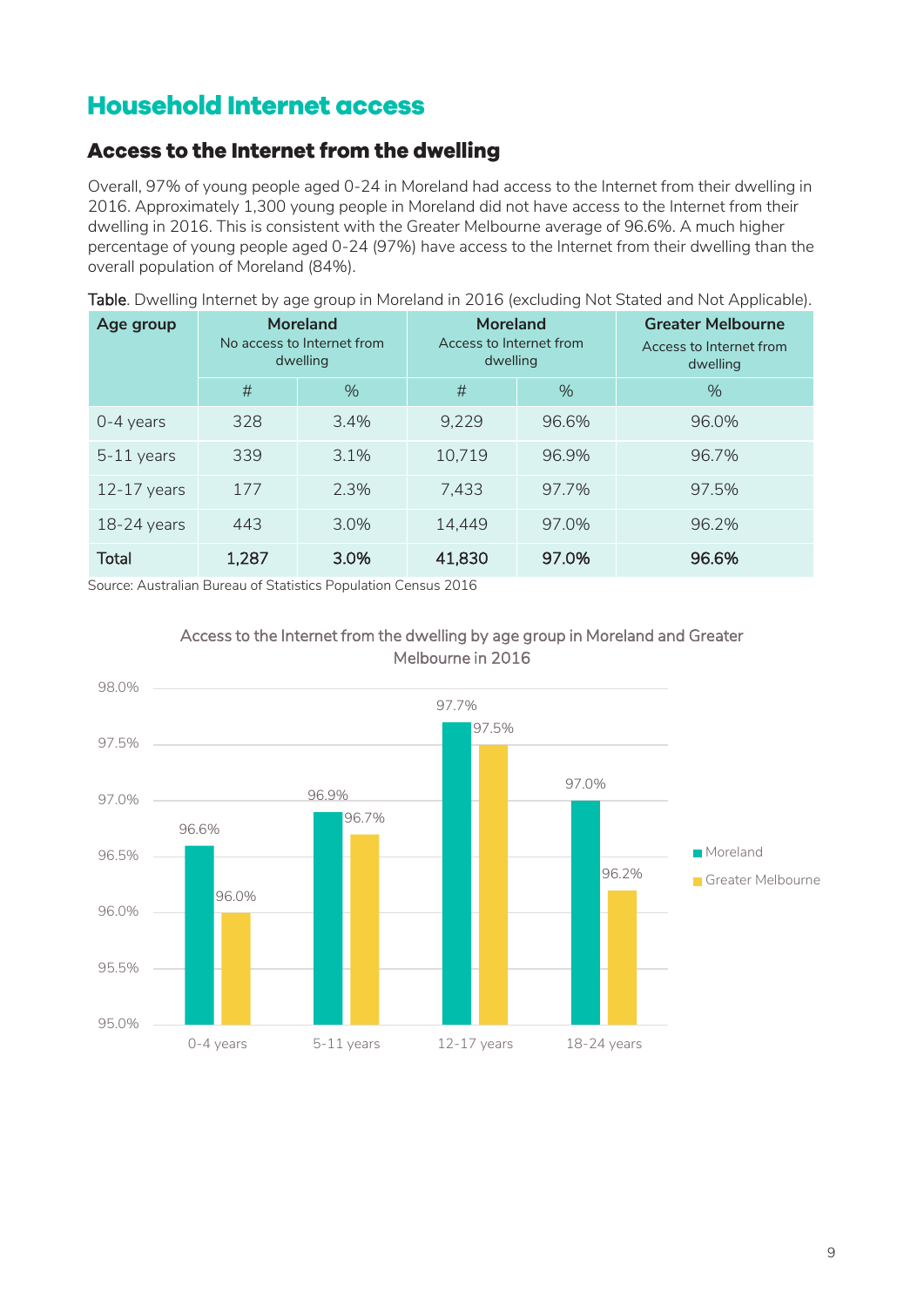### **Household disadvantage**

<span id="page-9-0"></span>Household disadvantage influences the health, education, and self-esteem of children and young people, and can affect their social, educational, and health outcomes<sup>2</sup>. Financial stress due to housing payments can impact on children and young people's access to nutritional food and stable education and can also  $\mathsf{impact}$  on parental mental health $^2$ .

### **Low-income households**

Low-income households are defined as those with equivalised household income less than \$500 per week. This is the standard range closest to the bottom 25% of all households in Australia.

In Moreland, one in five young (20.4%) people aged 0-24 lived in low-income households in 2016. This is consistent with the Greater Melbourne average, and translates to approximately 9,400 people. A higher percentage (24%) of young people aged 12-17 years than other age groups, with potential impacts on secondary school performance and completion.

Table. Young people living in low-income households by age group in Moreland and Greater Melbourne in 2016

| Age group     | <b>Moreland</b>          |       | <b>Greater Melbourne</b> |  |
|---------------|--------------------------|-------|--------------------------|--|
|               | <b>Number</b><br>Percent |       | Percent                  |  |
| $0-4$ years   | 1,756                    | 17.3% | 18.1%                    |  |
| $5-11$ years  | 2,445                    | 20.8% | 20.0%                    |  |
| $12-17$ years | 1,913                    | 23.7% | 21.3%                    |  |
| $18-24$ years | 3,310                    | 20.4% | 20.4%                    |  |
| Total         | 9,429                    | 20.4% | 20.0%                    |  |

Source: Australian Bureau of Statistics Population Census 2016

-





<sup>2</sup> Australian Institute of Health & Welfare 2020, 'Australia's Children: Web report', *Australian Institute of Health & Welfare*, pp. 1-376.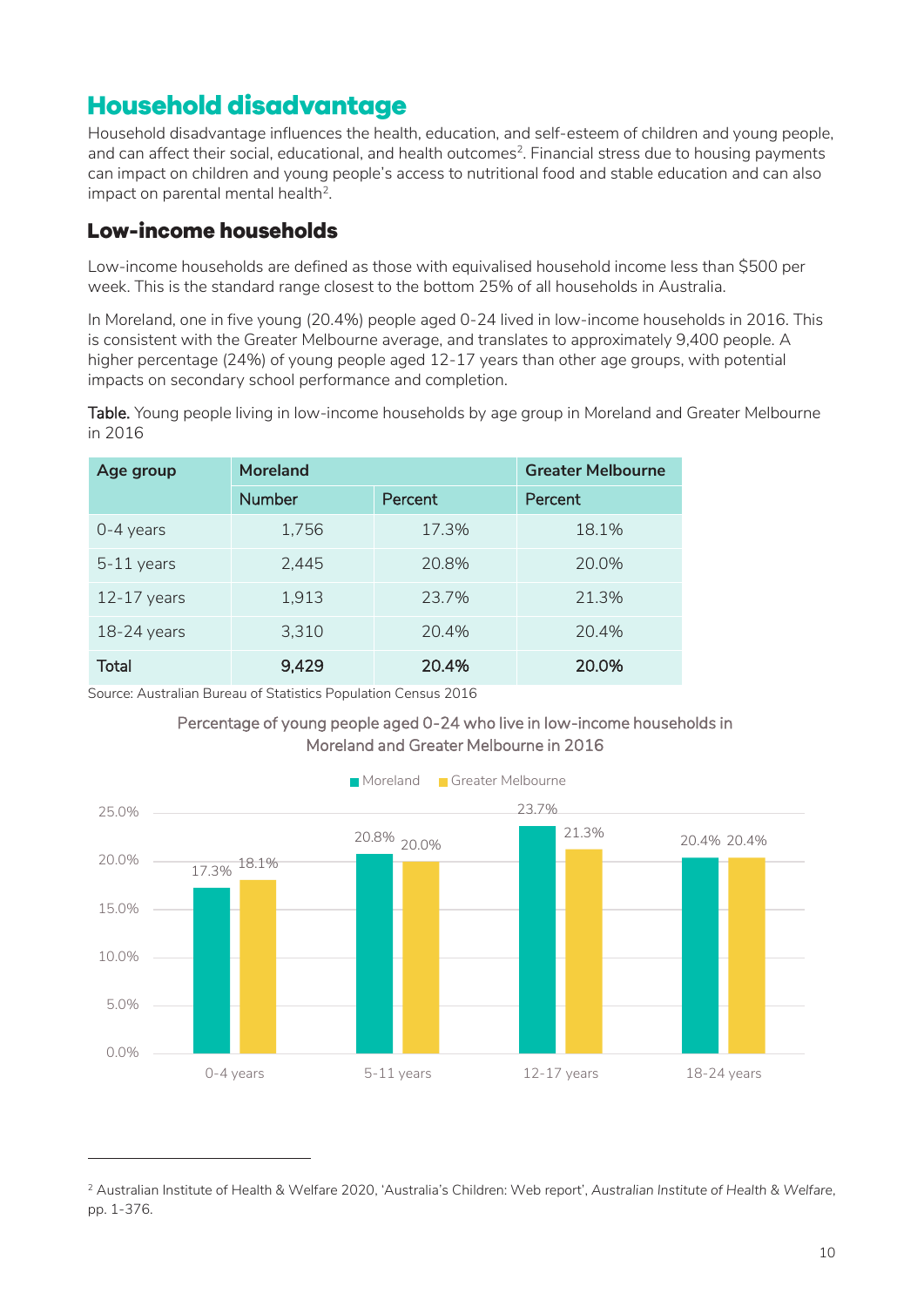### <span id="page-10-0"></span>**Homelessness**

### <span id="page-10-1"></span>**Moreland Homelessness estimates**

According to the ABS definition, "when a person does not have suitable accommodation alternatives they are considered homeless if their current living arrangement: is in a dwelling that is inadequate; has no tenure, or if their initial tenure is short and not extendable; or does not allow them to have control of, and access to space for social relations" (ABS 2018).

Children and young people may live in families experiencing homelessness or may be experiencing homelessness on their own. Homelessness in children and young people is linked to high food insecurity, negative physical and mental health outcomes, poor academic achievement, and increased likelihood of  $experi$ encing homelessness as an adult $3$ .

#### **Homelessness estimates**

In Moreland, an estimated 1.7% of young people aged 0-24 were experiencing homelessness in 2016. This is an estimated 771 young people experiencing homelessness. Homelessness is particularly high among young people aged 18-24, where 3.4% of the age group was experiencing homelessness in 2016. Moreland North accounts for 62% of people experiencing homelessness in Moreland, whereas Brunswick-Coburg account for 38%.

The estimated percentage of young people aged 0-24 experiencing homelessness in Moreland (1.7%) is slightly higher than the Greater Melbourne average (1.3%). This disparity is larger among the 18-24 years age group, with 3.14% in Moreland and 1.95% in Greater Melbourne.

Table. Estimated people experiencing homelessness in Moreland by age group

| Age group     | <b>Moreland</b> |         | Greater<br><b>Melbourne</b> |  |
|---------------|-----------------|---------|-----------------------------|--|
|               | Number          | Percent | Percent                     |  |
| $0-4$ years   | 91              | 0.97%   | 0.92%                       |  |
| $5-11$ years  | 98              | 0.88%   | 0.87%                       |  |
| $12-17$ years | 78              | 0.99%   | 0.90%                       |  |
| $18-24$ years | 499             | 3.14%   | 1.95%                       |  |
| Total         | 766             | 1.70%   | 1.32%                       |  |





Source: Australian Bureau of Statistics Population Census 2016

Table. Estimated people experiencing homelessness by Moreland region

| <b>Region</b>      | People aged | %     | Estimated people experiencing homelessness by region |                    |  |  |
|--------------------|-------------|-------|------------------------------------------------------|--------------------|--|--|
|                    | $0 - 24$    |       |                                                      |                    |  |  |
| Brunswick - Coburg | 294         | 38.3% |                                                      | <b>Brunswick -</b> |  |  |
| Moreland North     | 473         | 61.7% | <b>Moreland North</b><br>62%                         | Coburg<br>38%      |  |  |
| <b>Total</b>       | 767         | 100%  |                                                      |                    |  |  |

Source: Australian Bureau of Statistics Population Census 2016

-

<sup>3</sup> Australian Institute of Health & Welfare 2020, 'Australia's Children: Web report', *Australian Institute of Health Welfare*, pp. 1-376.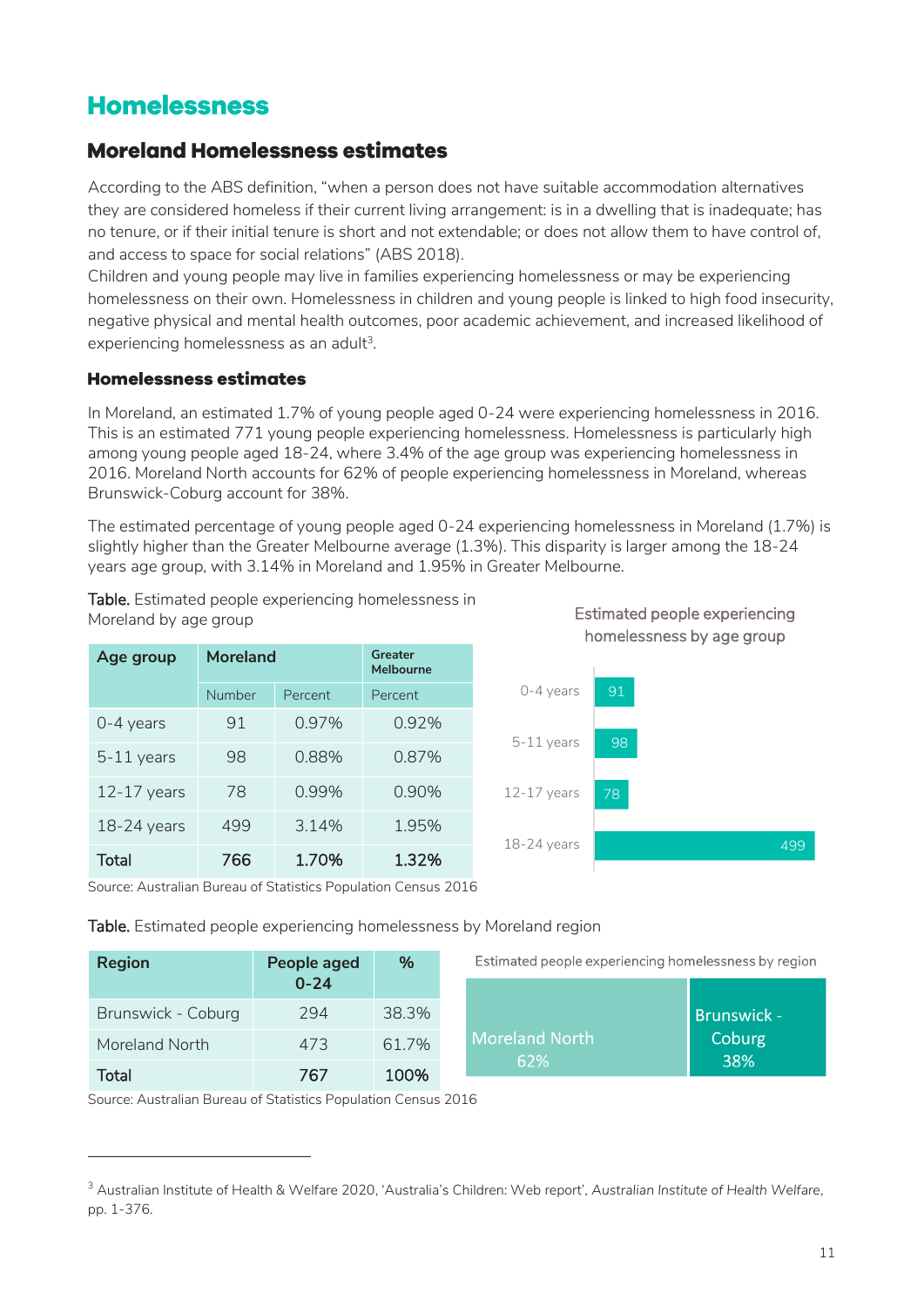### **Types of homelessness**

Over three quarters (77.6%) of the estimated young people experiencing homelessness were persons living in severely crowded dwellings or other crowded dwellings. 12% of the estimated number of young people experiencing homelessness were persons supported in accommodation for the homeless.

Table. Estimated young people experiencing homelessness by operational group

| <b>Homelessness Operational Group</b>                          | People aged 0-24 | Percentage |
|----------------------------------------------------------------|------------------|------------|
| Persons living in improvised dwellings, tents, or sleeping out | 3                | 0.4%       |
| Persons in supported accommodation for the homeless            | 92               | 11.9%      |
| Persons staying temporarily with other households              | 30               | 3.9%       |
| Persons living in boarding houses                              | 53               | 6.9%       |
| Persons in other temporary lodgings                            | $\bigcap$        | $0.0\%$    |
| Persons living in 'severely' crowded dwellings                 | 207              | 26.8%      |
| Persons living in other crowded dwellings                      | 392              | 50.8%      |
| Persons in other improvised dwellings                          | $\bigcap$        | $0.0\%$    |
| Persons who are marginally housed in caravan parks             | $\bigcap$        | $0.0\%$    |
| Total (excluding "not applicable")                             | 777              | 100.0%     |

Source: Australian Bureau of Statistics Population Census 2016

#### Overcrowding

-

Overcrowding occurs in dwellings that are too small for the size and composition of the household, limiting access to such space<sup>4</sup>. There is particular risk for overcrowding for low income households and parents and children leaving family and domestic violence. Overcrowding is linked to increased risk for emotional and behavioural problems, health outcomes, and reduced school performance<sup>3</sup>.

Young people aged 0-29 account for over three quarters (78%) of all people living in crowded and severely crowded dwellings. 20-29-year-olds account for over half (54%) of instances).

| Age           | <b>Number</b> | $\%$ |
|---------------|---------------|------|
| 0-9 years     | 121           | 11%  |
| $10-19$ years | 139           | 13%  |
| 20-29 years   | 587           | 54%  |
| 30-39 years   | 129           | 12%  |
| 40-49 years   | 47            | 4%   |
| 50-59 years   | 37            | 3%   |
| 60-69 years   | 21            | 2%   |
| $70+$ years   | 12            | 1%   |
| Total         | 1.094         | 100% |



Table. Overcrowding in dwellings by age

Source: Australian Bureau of Statistics Homelessness Estimates 2016

<sup>4</sup> Australian Institute of Health & Welfare 2020, 'Australia's Children: Web report', *Australian Institute of Health & Welfare*, pp. 1-376.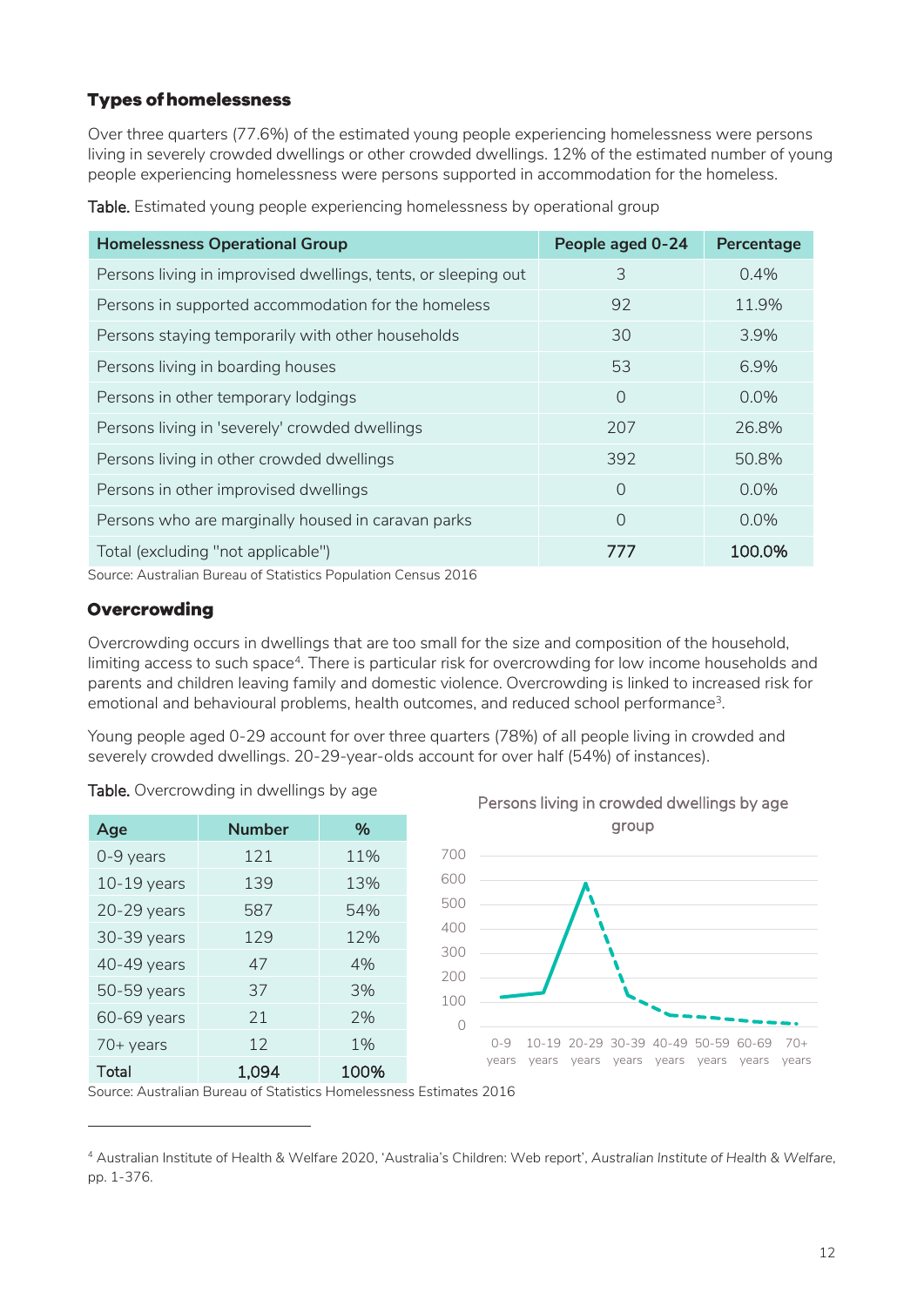### Severe over-crowding & new arrivals to Australia

People living in severe overcrowding are considered to be homeless because they do not have control of, or access to space for social relations. Severe crowding conditions are defined as living in a dwelling which requires 4 or more extra bedrooms to accommodate the people who live here<sup>5</sup>

In Australia, people born overseas are more likely to live in overcrowded housing than people born in Australia<sup>6</sup>. In Moreland in 2016, there were 94 young people living in households with severe overcrowding who had arrived in Australia in the last 10 years. Of these 94 young people, 85 were aged 18- 24. These new arrivals account for 45% of all young people experiencing severe-overcrowding.

Table. Total number of young people experiencing severe over-crowding in Moreland by age group among those born overseas who arrived in Australia between August 2016 and 2006



Source: ABS Census, 2016 Counting Persons, Estimating Homelessness

#### Homelessness estimates & gender

According to ABS 2016 homelessness estimates, 65% of young people experiencing homelessness identify as male. Note: The Australian Bureau of Statistics Estimating Homelessness database sex categories include only "male" and "female".

Table. Total number of females experiencing homelessness in Moreland between ages 0-24.

| <b>Homelessness Operational Group</b>                          |          | <b>Male</b>              |          | <b>Female</b>            |  |
|----------------------------------------------------------------|----------|--------------------------|----------|--------------------------|--|
|                                                                | #        | % of total               | #        | % of total               |  |
| Persons living in improvised dwellings, tents, or sleeping out | 3        | 100%                     | $\Omega$ | 0%                       |  |
| Persons in supported accommodation for the homeless            | 43       | 49%                      | 47       | 51%                      |  |
| Persons staying temporarily with other households              | 17       | 53%                      | 14       | 47%                      |  |
| Persons living in boarding houses                              | 37       | 64%                      | 19       | 36%                      |  |
| Persons in other temporary lodgings                            | $\Omega$ | $\overline{\phantom{a}}$ | $\Omega$ | $\overline{\phantom{a}}$ |  |
| Persons living in 'severely' crowded dwellings                 | 138      | 71%                      | 60       | 29%                      |  |
| Persons living in other crowded dwellings                      | 262      | 65%                      | 137      | 35%                      |  |
| Persons in other improvised dwellings                          | $\Omega$ |                          | $\Omega$ |                          |  |
| Persons who are marginally housed in caravan parks             | $\Omega$ |                          | $\Omega$ |                          |  |
| Total                                                          | 500      | 65%                      | 274      | 35%                      |  |

\*Total Moreland data is the sum of SA3 areas of 'Moreland-North' and 'Brunswick-Coburg'.

-

Source: Australian Bureau of Statistics Population Census Estimating Homelessness 2016

<sup>5</sup> Australian Bureau of Statistics 2019, *FACTSHEET: Overcrowding*, Australian Bureau of Statistics Census of Population and Housing: Estimating homelessness.

<sup>6</sup> Australian Institute of Health & Welfare 2020, 'Australia's Children: Web report', *Australian Institute of Health & Welfare*, pp. 1-376.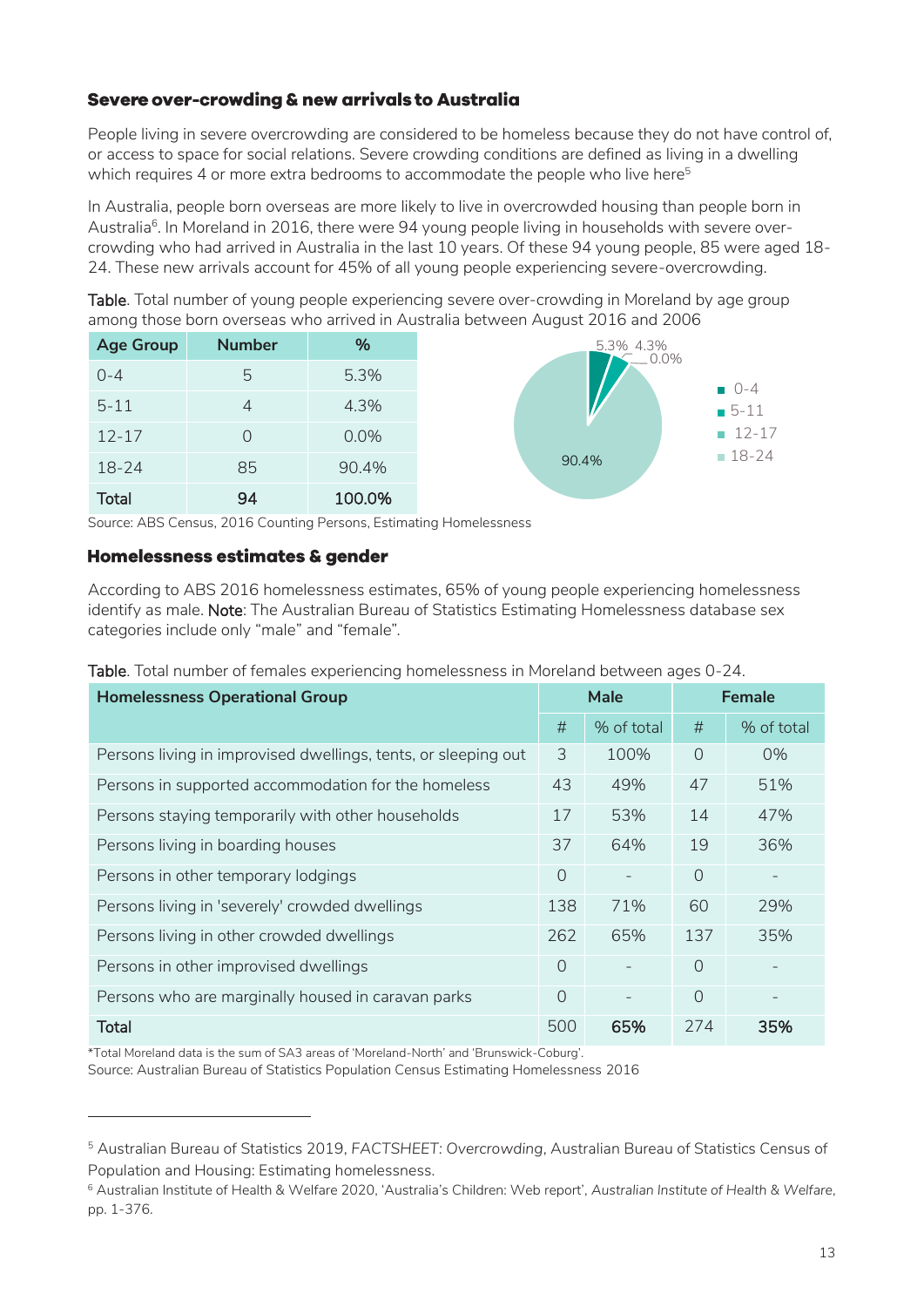### <span id="page-13-0"></span>**Specialist Homelessness Services**

### **Specialist Homelessness Service clients**

Specialist homelessness service is assistance provided by a specialist homelessness agency to a client aimed at responding to or preventing homelessness'. The collection describes the characteristics of clients of specialist homelessness services.

Since 2014-15, the number of clients accessing specialist homelessness service has decreased across all age groups to 2019-20, from 767 in 2014-15 to 544 in 2019-20. Compared with neighbouring Local Government Areas, Moreland has fewer young people accessing specialist homelessness services than Hume but more than Moonee Valley.

Table. Number of Specialist Homelessness Services clients in Moreland by the number of clients, age group and year.

| Year        | $0 - 9$ years | $10-19$ years | 20-29 years | Total 0-29 years |
|-------------|---------------|---------------|-------------|------------------|
| $2014 - 15$ | 257           | 183           | 327         | 767              |
| $2015 - 16$ | 219           | 172           | 307         | 698              |
| $2016 - 17$ | 201           | 165           | 356         | 722              |
| $2017 - 18$ | 187           | 170           | 297         | 654              |
| $2018 - 19$ | 218           | 203           | 283         | 704              |
| $2019 - 20$ | 152           | 149           | 243         | 544              |

Source: Australian Institute of Health and Welfare 2020

-



### Number of Specialist Homelessness Services clients in Moreland by age group and year

<sup>7</sup> Australian Institute of Health and Welfare 2020, 'Specialist Homelessness Service Collection (SHSC)', Australian Institute of Health and Welfare.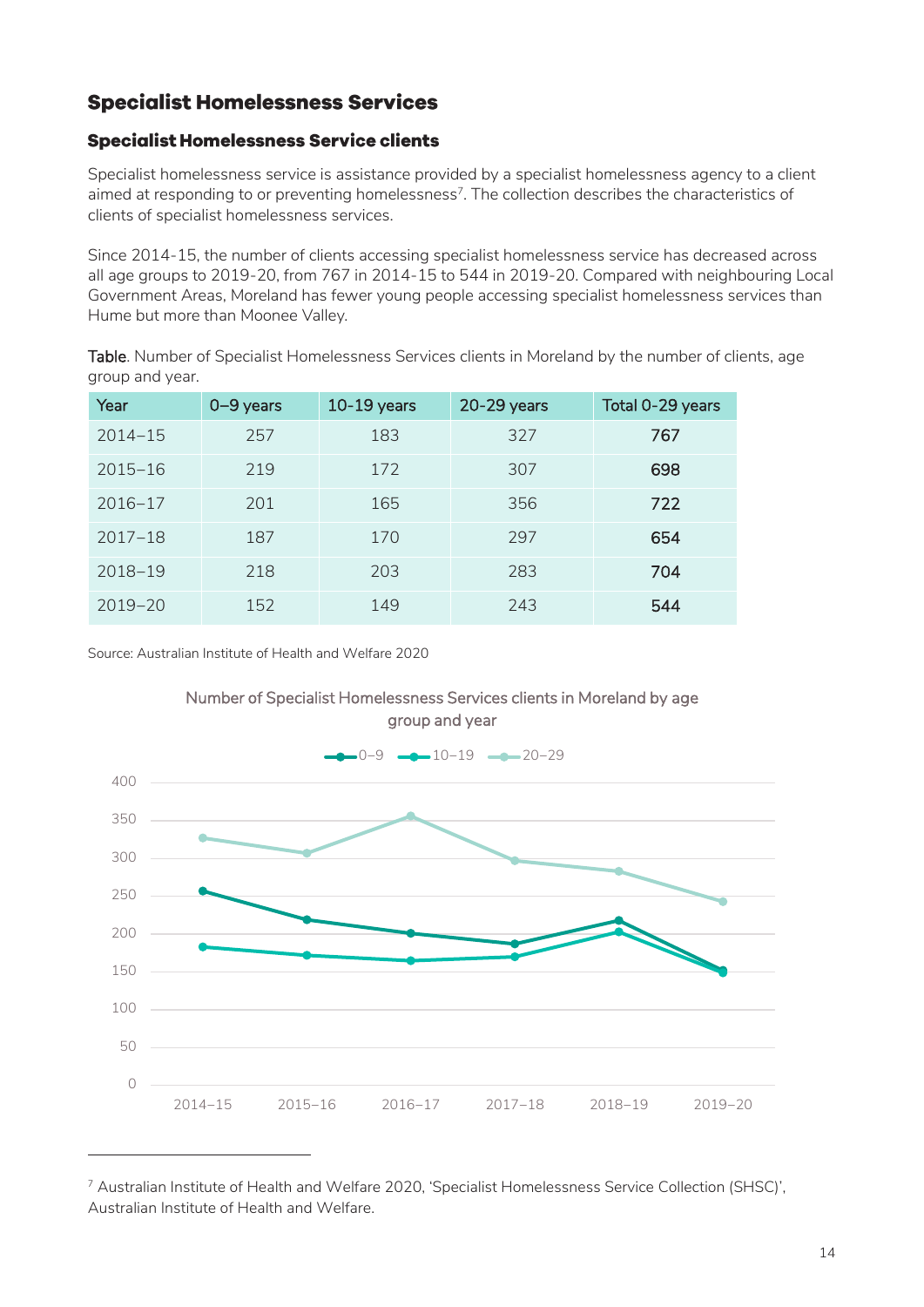Table. Number of Specialist Homelessness Services clients aged 0-29 in Moreland by the number of clients by LGA and year

| Year        | Moreland | Moonee<br><b>Valley</b> | Hume  |
|-------------|----------|-------------------------|-------|
| $2014 - 15$ | 767      | 394                     | 1,318 |
| $2015 - 16$ | 698      | 446                     | 1,462 |
| $2016 - 17$ | 722      | 441                     | 1,522 |
| $2017 - 18$ | 654      | 396                     | 1,383 |
| 2018-19     | 704      | 366                     | 1,371 |
| $2019 - 20$ | 544      | 414                     | 1.455 |

Source: Australian Institute of Health and Welfare 2020





### Gender & specialist homelessness service clients

In 2019-20, 60% of young people aged 0-29 who were clients of specialist homelessness service were female. This proportion is much higher than in the ABS homelessness estimates, which were 35% female in 2016, though this data includes a slightly larger age range (0-29 years).

| <b>Years</b> | $0 - 9$<br>years | $10 - 19$<br>years | $20 - 29$<br>years | <b>Total</b><br>$(0-29 \text{ years})$ | % of total |
|--------------|------------------|--------------------|--------------------|----------------------------------------|------------|
| $2014 - 15$  | 126              | 105                | 213                | 444                                    | 58%        |
| $2015 - 16$  | 100              | 106                | 196                | 402                                    | 58%        |
| $2016 - 17$  | 88               | 95                 | 234                | 417                                    | 58%        |
| $2017 - 18$  | 85               | 106                | 179                | 370                                    | 57%        |
| 2018-19      | 112              | 103                | 188                | 403                                    | 57%        |
| $2019 - 20$  | 78               | 84                 | 162                | 324                                    | 60%        |

Table. Female young people who are clients of specialist homelessness service by year and age

Source: Australian Institute of Health and Welfare 2020



#### Gender breakdown of 2019-20 Specialist Homelessness Service clients